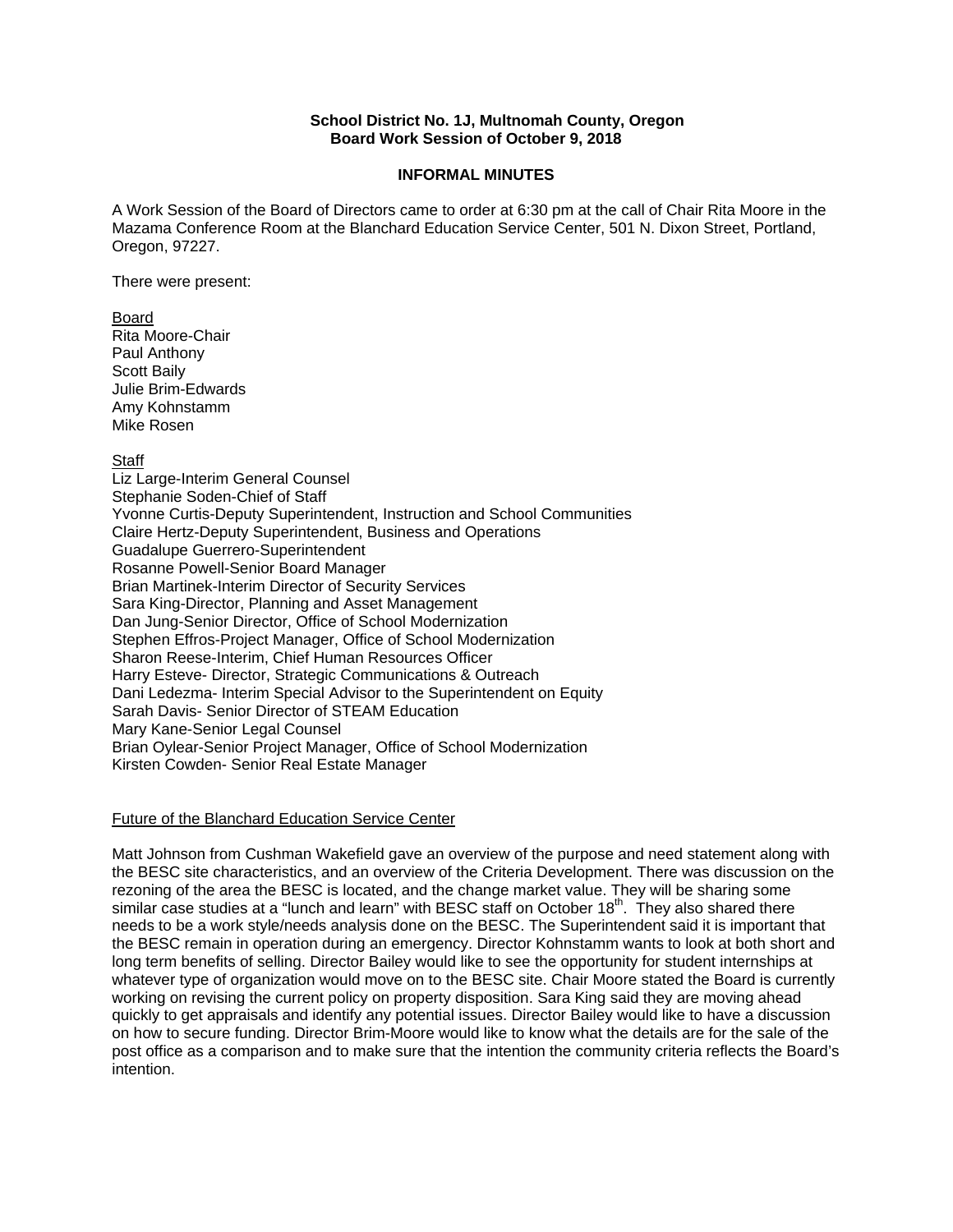## Update on Kellogg Middle School

Deb France, from Oh Planning & Design, provided an overview of the design for Kellogg Middle School. Chair Moore had questions about the combination theater and gym. Deb France said the spaces could be completely separate and there has been an additional music room added. The plan is to open in fall 2021. Director Brim-Edwards noted there is quite a bit of space allocated for art and music, but wanted to know if there is space for electives like shop, as kids have a variety of interests.There is a flexible makerspace that can be used for building and production courses. The Superintendent said we need to figure out the curriculum and staffing for the use of these makerspaces in order to offer a good elective wheel to middle school students. There is a commitment to make the building LEED Gold Certified with a potential for LEED Platinum. The Intensive Center for SPED is on the first floor with it's own bathroom attached. Stephen Effros shared the engagement process. He also shared a timeline for the construction process with the updated project budget. Director Brim-Edwards pointed out there are two different estimates which show a difference of three million dollars. Stephen Effros said they were using the latest estimate.

## Grant Softball Field Option Recommendation

Dan Jung updated the Board with staff's recommendation that the softball and baseball fields for Grant High School be placed in the Grant Bowl. This recommendation was made in conjunction with Grant and Athletics. The issue of lighting still needs to be resolved. The next step is to move forward with the master planning phase for the fields which will include concessions, restrooms and a press box.

### Memorandum of Understanding with the Portland Police Bureau

Stephanie Soden and Brian Martinek provided an overview of the Memorandum of Understanding (MOU) with the Portland Police Bureau (PPB) that was proposed to go to the Board for a vote on the October 16<sup>th</sup> board meeting. Director Brim-Edwards wanted to know if other districts were paying a similar amount for services. Brian Martinek said at this time they are not paying. Director Brim-Edwards wanted to know what the PPB is providing over the summer. Brian Martinek stated there are School Resource Officers (SROs) dedicated to summer programs, and they also use that time for training and gaining certification. This agreement is strongly recommended as it gives PPS control over how we use SROs. This would provide us with nine SROs and two sergeants that support our schools, as opposed to the twelve we currently share with six other districts. Director Brim-Edwards asked if student focus groups have been formed to get feedback about SROs in schools. Stephanie Soden said that had not happened, but it could. Director Bailey wants to see the metrics used for evaluating the program during the length of the MOU, and would like it to include focus groups. He would also like the ability for there to be feedback if a particular SRO is not a good fit. The Superintendent agreed this should be part of standard operating protocol. There was discussion on the rules on SRO's questioning students on campus prior to families providing consent or being notified. The MOU will be taken off the agenda for October  $16<sup>th</sup>$  in order to provide time for student input.

### Portland Public Schools 2018-19 Work Plan

Superintendent Guerrero introduced the topic and shared this is an initial draft. The Board and the Executive Leadership Team broke into groups to review and provide input to the plan. Staff agreed to synthesis the input received by the Board and circulate a next draft. Chair Moore stated she would like to see goals tied to this work plan. Director Brim-Edwards would like see to the work plan to include some sort of measure of completion. Director Kohnstamm would like to see revision to the Equity Policy and a new five year Equity plan included in it. She also did not want to see policies separately listed, but instead put under the appropriate priority, and be able to indicate what work had greater priority. For instance, her priority would be on middle schools over the future of the BESC. The Superintendent agreed that work needs to be prioritized.